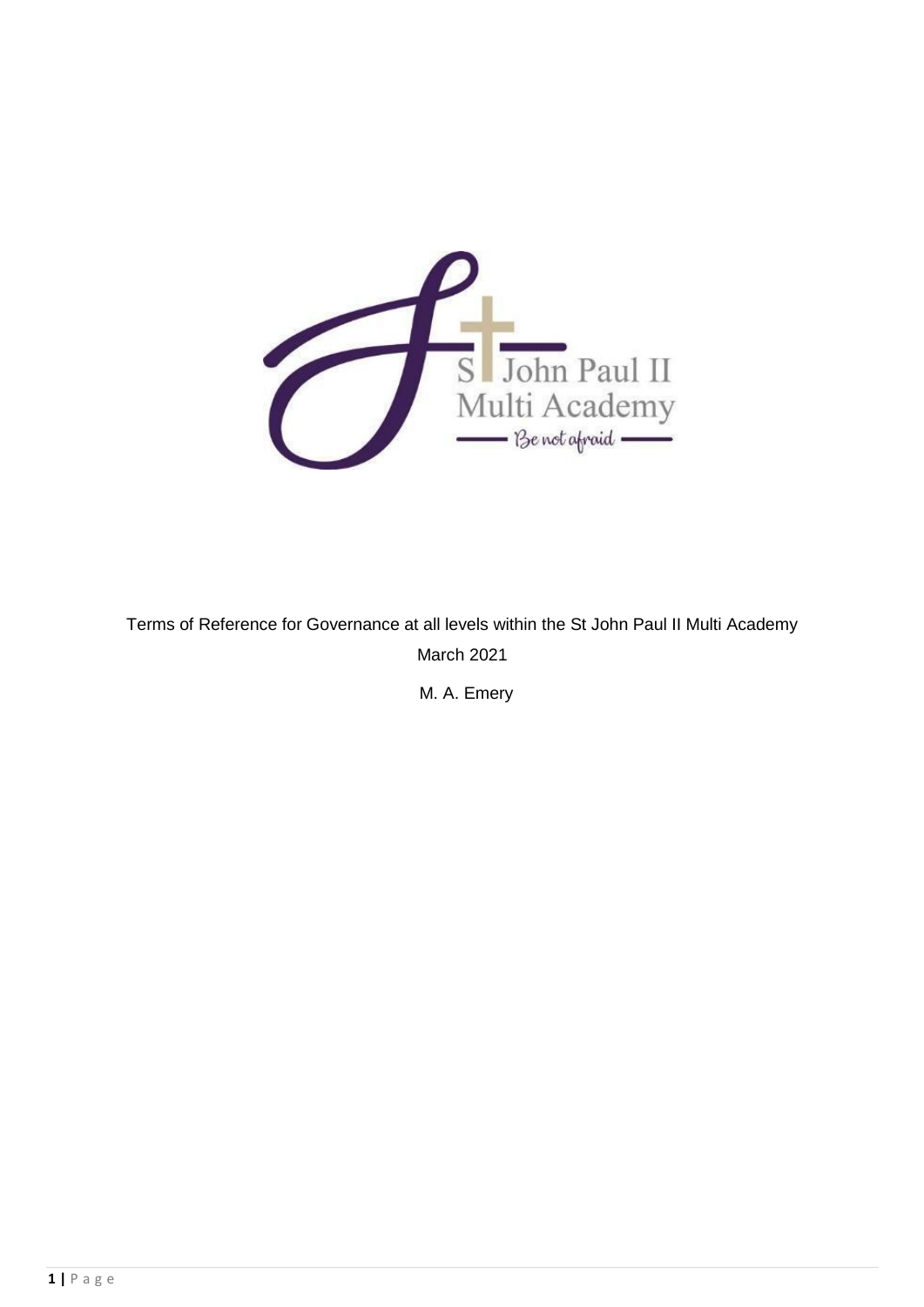**The Members (**Birmingham Roman Catholic Diocesan Trustees Registered - **BRCDTR) will be responsible for:**

- Amending the Articles of Association
- Appointing and removing Members/Directors
- Holding the Directors to account for the effective discharge of their duties
- Winding up the SJPIIMA

### **The Directors will be responsible and accountable for the strategic priorities of the SJPIIMA. They will be: -**

- Responsible for Catholic identity, strategic oversight, setting vision and agreeing policies
- Responsible for pupil outcomes
- Admissions and appeals to SJPIIMA Schools
- Recommend membership of the BoD and Schools LGB to the Archbishop of Birmingham
- Ensure compliance with all statutory and regulatory requirements Safeguarding, Health and Safety etc.
- Agree the budgets for schools in the SJPIIMA
- Monitor RAG rated school action plans and receive/review external reports on the performance of schools in the SJPIIMA
- Ensure each school curriculum is relevant and broadly based
- Ensure that polices are formulated and monitored and a list will be produced which delineates which polices should be the purview of the BofD and which LGBs.
- Appoint all teaching staff on Leadership Scale and those employed centrally on 'SPOT' salaries in conjunction with Local Governing Bodies
- Review Performance and Pay of CSEL, with support of external review
- Review performance and pay of EPs/Principals/Head of School / COO in conjunction with CSEL

A **model agenda** for a meeting of the Board of Directors: -

- Progress in completing the current SJPIIMA Vision, Values and Strategic Priorities Statement
- Progress towards making pupil outcomes the best they can be.
- Progress towards workforce targets. e.g. levels of sickness
- CSEL Report
- Matters arising from Committees of the Board of Directors
- Safeguarding
- Matters arising from SJPIIMA Annual Review of each school

### **Meetings and membership**

The Full Board of Directors will meet at least 6 times per year. Membership is as follows:

- A Chair and a Vice Chair appointed annually from current Directors of the St John Paul II Multi Academy Company.
- All other appointed and co-opted Directors

Only Directors have voting rights at Full Board of Directors meetings

Other members of this Committee:

- $CSEL$
- Deputy CSEL
- COO
- 2 other principals on rotation and/ or by invitation
- Other senior staff by invitation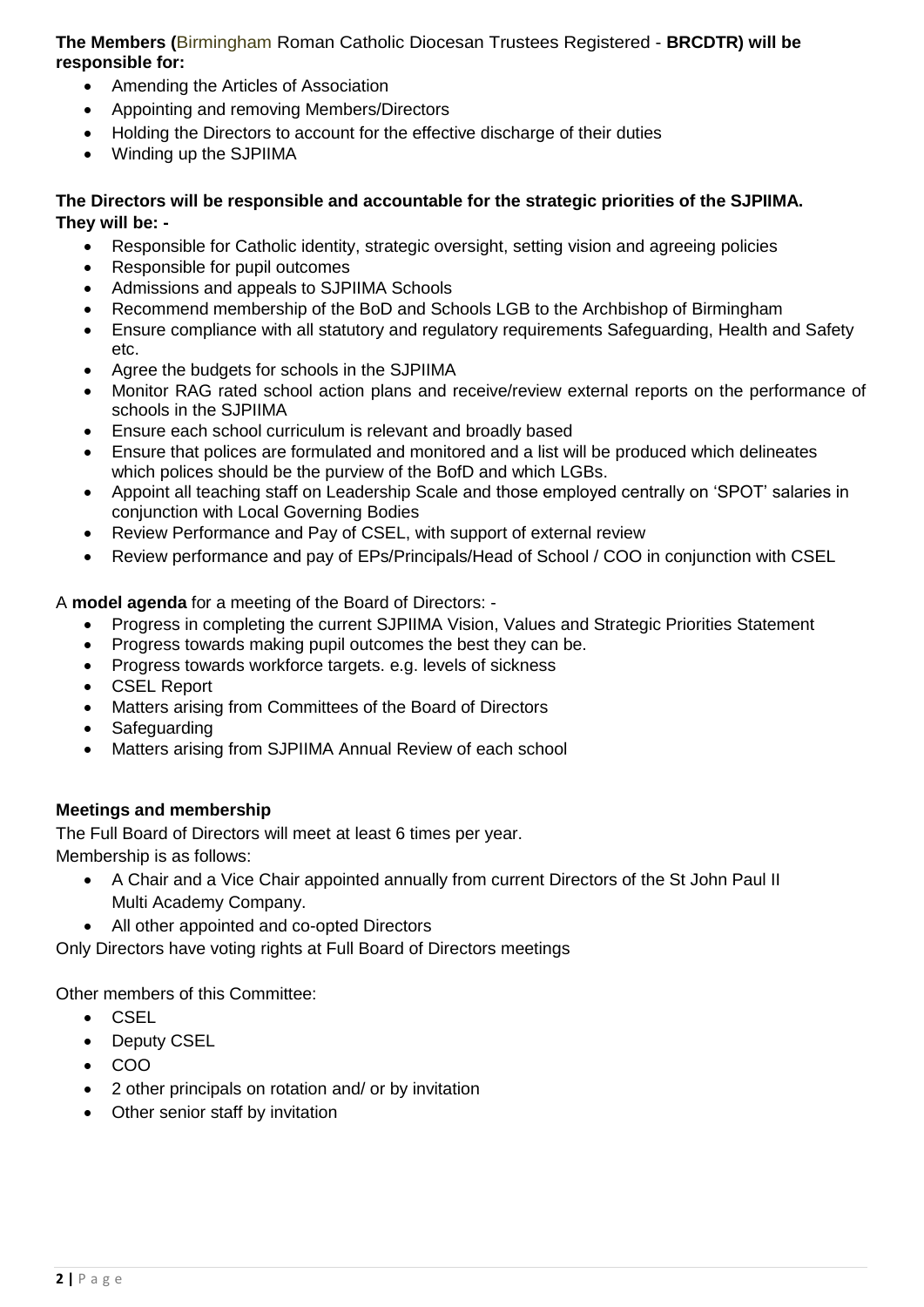### **The Directors will delegate the following to the Local Governing Bodies of each SJPIIMA: -**

- Accountability for Catholic Life in individual schools
- Preparing, monitoring and securing the best possible academic progress for each pupil
- Monitoring and manage the budget/site scrutiny/H&S
- Monitoring and review the curriculum for pupils
- Monitoring and review the quality of teaching and learning
- Reviewing the pupil experience
- Appointing staffing within agreed profiles and scheme of delegation
- Implementation of the Pay Policy in line with that agreed by the Directors

A **model agenda** for a Local Governing Body Meeting: -

- Catholic Life of the School including the promotion of pupils' spiritual, moral, social and cultural development.
- The quality of education.
- Behaviour and attitudes
- Personal development
- Leadership and Management
- Evaluation of EYFS/Sixth Form Provision
- The above six points should be framed within the priorities of the school improvement plan (which should follow the same headings) using case studies and staff presentations
- Safeguarding
- Budget monitoring
- HR & Operations (Health and Safety)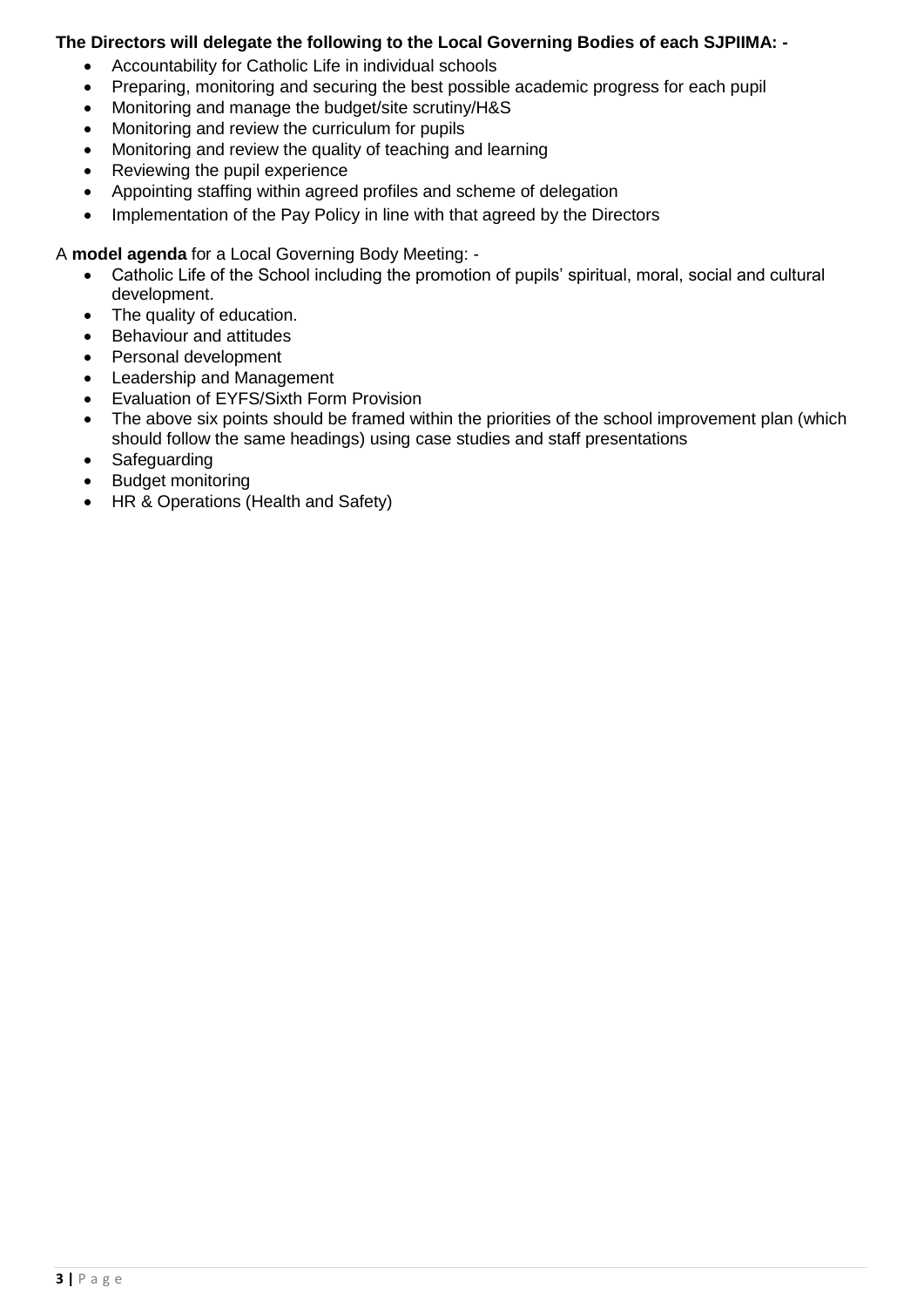# **Sub-committees of the Board of Directors**

The committees are:

- **Audit and Finance.** Will meet **at least** 6 times per year.
- **HR, Operations and Staff Well Being.** Will meet **at least** 6 times per year.
- **Curriculum, Standards and Pupil Well Being.** Will meet **at least** 4 times per year.
- **Catholic Life and Well Being.** Will meet at least 4 times a year.

These sub-committees are built around the OFSTED framework. This enables Directors to review the key performance indicators across all schools in the SJPIIMA as well as supporting all our Local Governing Bodies and so prepare for inspection. All sub-committees are to ensure that our Catholic Values underpin all conduct and decisions made. Any meetings must be calendared and reported to the Board of Directors. These committees have delegated authority to discuss items and make recommendations to the Board. They do not have the delegated authority to make decisions on behalf of the Board. To be quorate at least 2 directors should be present on each committee.

All committees of the Board of Directors have two standing items which are **Health and Safety** and **Safeguarding**.

- **Catholic Life** is at the heart of the distinctive nature of the SJPIIMA, making sure it fulfils the mission of the Church. All BofD committees must ensure the compliance with the Canon Law of the Roman Catholic Church, Section 48 inspection requirements.
- **Safeguarding** is the first responsibility of all of those in governance of the multi academy as it is for all employed staff.
- **Health and Safety** All meetings at the St John Paul II MAC include this as a standard item. The Board of Directors are ultimately responsible for the Health and Safety of pupils, staff and visitors.

### **Membership and remit of subcommittees**

### **Audit and Finance Subcommittee**

The **membership** is as follows:

- Chair nominated by SJPIIMA Board voting rights
- At least two other board members voting rights
- CSEL voting rights
- Deputy CSEL speaking rights
- COO speaking rights
- By invitation:
	- $\circ$  Principals / HoS by invitation speaking rights
	- o Co-opted members as required speaking rights

This subcommittee will base its agendas around the requirements of the **Academies Financial Handbook** and will ensure that each school and the SJPIIMA are meeting the requirements of the ESFA.

The **terms of reference** for this committee; -

- Acting on findings of external audit report
- Monitoring SJPIIMA finances
- Receiving the reports of the Responsible Officer and Auditors
- Reviewing all SJPIIMA finance related policies
- Catholic Life and how decisions made by this committee strengthen this fundamental aspect of our schools.
- Safeguarding
- Planning strategies for the future sustainability of the SJPIIMA including VFM with procurement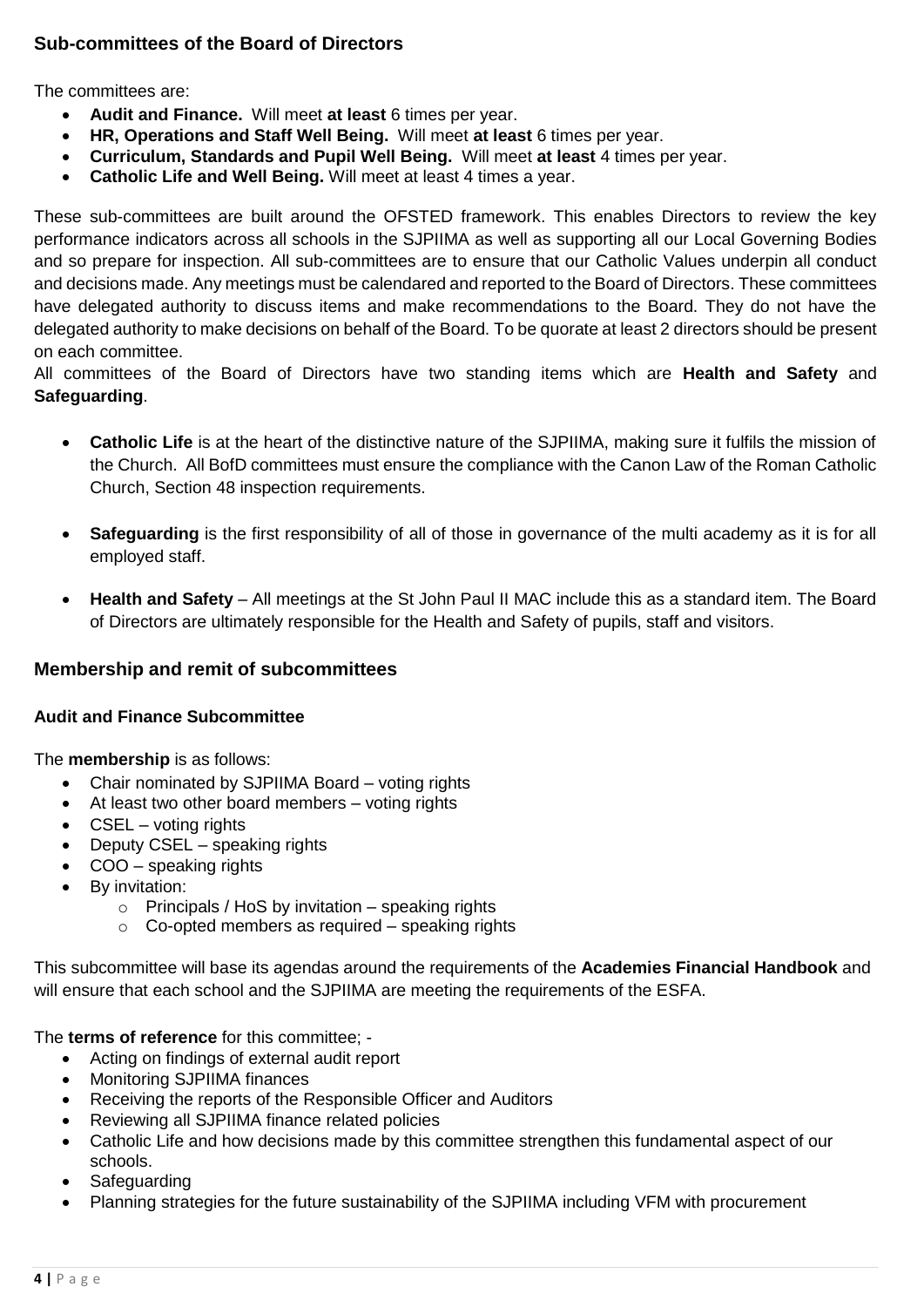### **HR, Operations and Staff Well Being Subcommittee**

The membership of this committee needs to reflect the importance of the wellbeing of staff are employed at the SJPIIMA. This committee will form its agendas to ensure the SJPIIMA is meeting the requirements of employment law, and will review all its activity to ensure it is behaving as a good and fair employer. An annual subcommittee for Pay and Remuneration will be formed from this group.

The **membership** is as follows:

- Chair nominated by the SJPIIMA Board voting rights
- At least two other board members voting rights
- CSEL voting rights
- Deputy CSEL speaking rights
- COO speaking rights
- By invitation:
	- $\circ$  Principals / HoS by invitation speaking rights
	- o Chair of Staff Consultative Committee speaking rights
	- $\circ$  Co-opted members as required by the Chair speaking rights

The **terms of reference** for this committee; -

- Approve and monitor staffing structures for all schools and the Central Team
- Receiving the reports of the Principals/HoS/SCC
- Reviewing all SJPIIMA HR related policies
- Monitor risks to the organisation i.e. Absence, Capability, Disciplinary
- Review performance management procedures and conduct performance management for the Principals, HoS and COO
- Monitor any themes/trends of issues of staff wellbeing
- Safeguarding/Health and safety

### **Curriculum and Standards Committee**

This committee reflects the importance of maximising the progress and attainment for every pupil in the SJPIIMA. The committee reflects the importance of developing the Christian spirit and wellbeing of pupils so that it will also anticipate the needs of the school in reviewing its requirements for a section 5 / 8/ 48 inspection from Ofsted:

#### The **membership** is as follows:

- Chair nominated by the SJPIIMA Board voting rights
- At least two board members voting rights
- CSEL voting rights
- Deputy CSEL speaking rights
- By invitation:
	- $\circ$  COO speaking rights
	- o Principals / HoS/ speaking rights
	- o Priest / Chaplaincy /PICCL rep speaking rights
	- $\circ$  Pupil voice speaking rights
	- $\circ$  Representatives from the leadership teams by invitation speaking rights
	- o Co-opted members as required by the Chair speaking rights

#### The **terms of reference** for this committee; -

- To understand, support and challenge the performance data on SJPIIMA schools
- To review the progress towards the targets that have been set
- To monitor the quality of teaching and learning and to provide challenge and support for those staff being coached for improvement
- Reviewing all SJPIIMA related policies
- Attendance, Behaviour and Exclusion data for each school within the SJPIIMA
- Monitor extracurricular provision in each of the schools
- Monitor pupil wellbeing and encourage the views of pupils on their well-being.
- Student Development and Careers/Work Based Learning provision
- Monitor the impact of the Teaching School
- Safeguarding

#### **Catholic Life and Well-being Sub-Committee**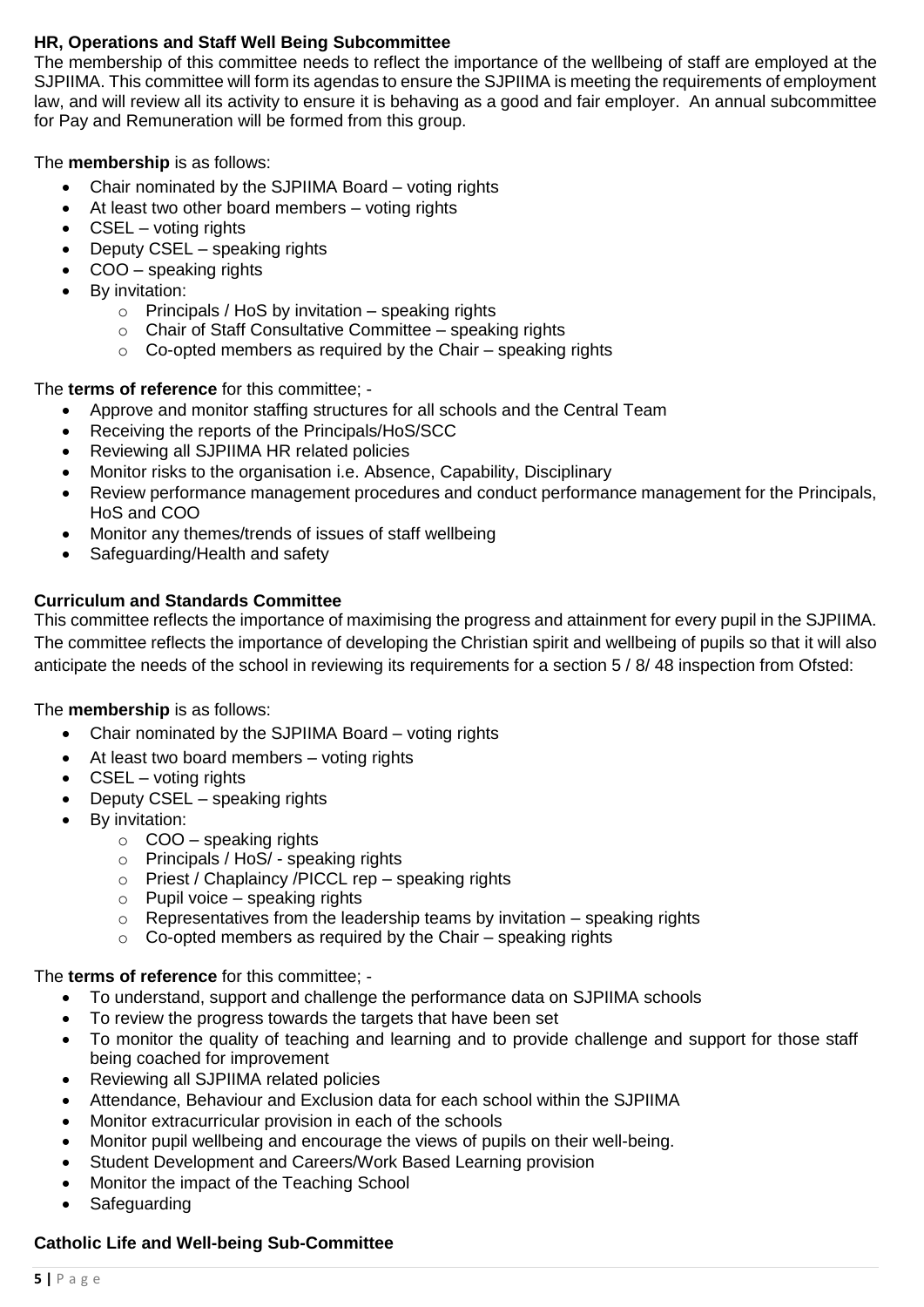- Chair nominated by the SJPIIMA Board voting rights
- At least two board members voting rights
- CSEL voting rights
- Deputy CSEL speaking rights
- By invitation:
	- $\circ$  COO speaking rights
	- $\circ$  Principals / HoS speaking rights
	- o Priest / Chaplaincy /PICCL rep speaking rights
	- $\circ$  Pupil voice speaking rights
	- $\circ$  Representatives from the leadership teams by invitation speaking rights
	- $\circ$  Co-opted members as required by the Chair speaking rights

The **terms of reference** for this committee; -

- Receiving the reports of the CSEL/Principals /HoS/PICCL
- Monitor and evaluate Catholic Life, RE and Collective Worship across the MAC in line with the Diocesan S48 Inspection Framework.
- Catholic Life and how decisions made strengthen this fundamental aspect of our schools.

### **Leaders Advisory Group (LAG)**

This group will meet at least once a half term. It is not a subcommittee of the Board of Directors but can submit agenda items to the Board of Directors according to and anticipating the needs of all the schools in the St. John Paul II Multi-Academy. This group is a consultative, advisory and coordination group. It generates ideas about future development plans, supports provision of systems leadership across the SJPIIMA, managing key operational risks.

### The **membership** is as follows:

It is expected that each school's Principal or Executive Principal attends these meetings. If the Principal/ Executive Principal is unable to attend, Heads of School, Vice Principals or other senior leader should attend. It is possible that a member of a School's Leadership Team can attend if a request is made of the chair – this would either be to present an initiative or for professional development. As well as the above, this group includes the CSEL, deputy CSEL and COO and, when the agenda dictates, other senior the leaders of the SJPIIMA. The meeting will be chaired by the CSEL or Deputy CSEL. The Chair of the Board of Directors always attends all or part of this meeting and as with any meeting in the multi-academy any Director can attend the LAG.

### The **terms of reference** for this committee; -

- Executive Principals/ Heads of School and Principals to regularly report on areas of strength and development in their schools
- The drafting of cross SJPIIMA improvement initiatives and policies
- Agree the benchmarking of reports to BofDs and its' committees
- The best possible provision for all schools within the SJPIIMA with VFM with better control over services provided
- Joint CPD and INSET for the best possible teaching and learning.
- Monitoring and developing the impact of the Teaching School
- Any member of the committee can suggest agenda items for each meeting that are either coming from individual schools or areas of development across the SJPIIMA
- Any other joint working or initiatives
- Agree agenda items for the Board of Directors.

#### **Note on attendance at meetings for Senior leaders**

Executive Principals, Principals and Heads of School are part of the senior group providing professional advice and guidance to Directors and are instrumental in developing and driving the academy's vision. They are not Directors and attendance at BOD meetings is therefore not required. However, it is important that the LAG group's views are properly represented at BOD meetings. We will achieve this by:

- Ensuring that all issues needing to be discussed at BOD meetings relating to schools will be fully discussed at the LAG group and recommendations/ proposals will be agreed prior to being submitted to Directors for approval.
- Agendas and papers are being published at least 7 days in advance of meetings to ensure that there are no surprises in what is being discussed.
- Principals to attend full BOD meetings and Committees on a rotational basis to insure the LAG group is represented at these meetings.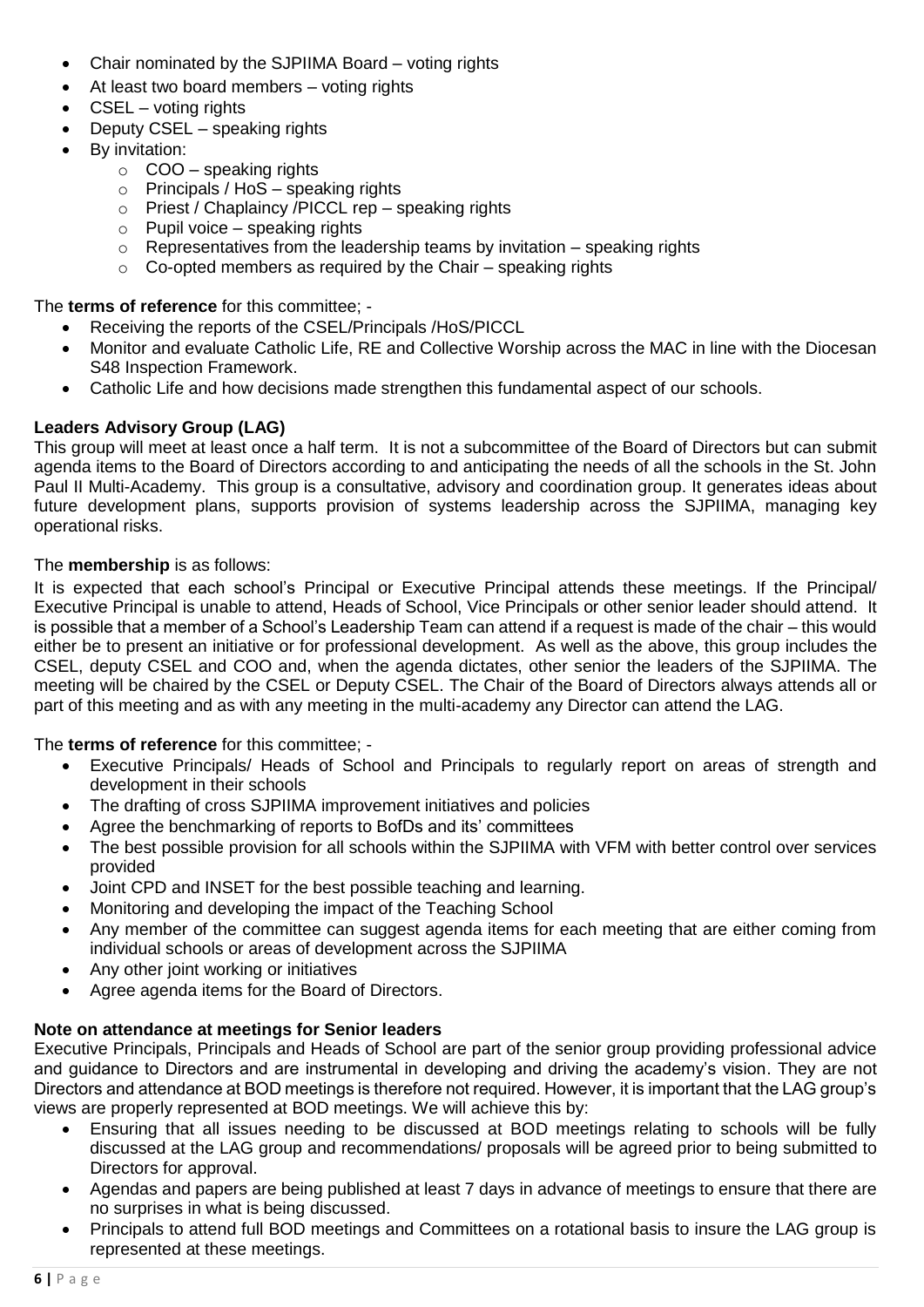# **Operational arrangements for the Board of Directors**

| <b>Membership</b> | The membership shall be up to 11 Foundation Directors appointed by the Diocese with a<br>$\bullet$<br>term of office of four years. Co-opted Directors can be appointed by the Diocese for one<br>year, with a maximum of three terms.                                                                                                                                     |
|-------------------|----------------------------------------------------------------------------------------------------------------------------------------------------------------------------------------------------------------------------------------------------------------------------------------------------------------------------------------------------------------------------|
|                   | Membership of any Committee of the Board must be a minimum of 3 Directors.<br>٠                                                                                                                                                                                                                                                                                            |
| Quorum            | There must be at least three MAC Directors for a Board Meeting to be valid. If there are<br>$\bullet$<br>more than nine MAC Directors then that minimum number rises to one third of the total<br>number of MAC Directors (rounded up to a whole number).                                                                                                                  |
|                   | There must be at least 2 Directors in attendance at a Committee meeting to be quorate.<br>$\bullet$                                                                                                                                                                                                                                                                        |
| <b>Meetings</b>   | The committee shall meet six times each academic year and otherwise as required.<br>$\bullet$<br>Any additional meetings will be called as necessary; at least 7 days' notice must be given<br>$\bullet$<br>when calling a board meeting.                                                                                                                                  |
| <b>Minutes</b>    | The minutes will be taken by the clerk<br>$\bullet$                                                                                                                                                                                                                                                                                                                        |
| <b>Chairing</b>   | The board should elect a Chair and Vice-Chair on an annual basis.<br>$\bullet$<br>The Chair/Clerk will be responsible for drawing up the agenda and getting it sent out to<br>$\bullet$<br>board members at least 7 days in advance.<br>Should the Chair or Vice-Chair not be present at the meeting, a temporary Chair should<br>$\bullet$<br>be elected for the meeting. |

# **Operational arrangements for the Local Governing Bodies**

| <b>Membership</b> | The membership shall be 11:                                                                                                                                                                                                                                                                                                                                                |
|-------------------|----------------------------------------------------------------------------------------------------------------------------------------------------------------------------------------------------------------------------------------------------------------------------------------------------------------------------------------------------------------------------|
|                   | • 7 Foundation Governors appointed by the Diocese, 2 elected parents, 1 elected staff and<br>the Principal or Head of School. Local Governing Bodies can also co-opt governors.                                                                                                                                                                                            |
| Quorum            | The quorum shall be the majority of Foundation Governors; one third of the membership,<br>$\bullet$<br>rounded up to a whole number.                                                                                                                                                                                                                                       |
| <b>Meetings</b>   | The committee shall meet six times each academic year and otherwise as required $-$ see<br>$\bullet$<br>calendar for meeting 'windows'.<br>Any additional meetings will be called as necessary; at least 7 days' notice must be given<br>$\bullet$<br>when calling a board meeting.                                                                                        |
| <b>Minutes</b>    | The minutes will be taken by the clerk<br>$\bullet$                                                                                                                                                                                                                                                                                                                        |
| <b>Chairing</b>   | The board should elect a Chair and Vice-Chair on an annual basis.<br>$\bullet$<br>The Chair/Clerk will be responsible for drawing up the agenda and getting it sent out to<br>$\bullet$<br>board members at least 7 days in advance.<br>Should the Chair or Vice-Chair not be present at the meeting, a temporary Chair should<br>$\bullet$<br>be elected for the meeting. |